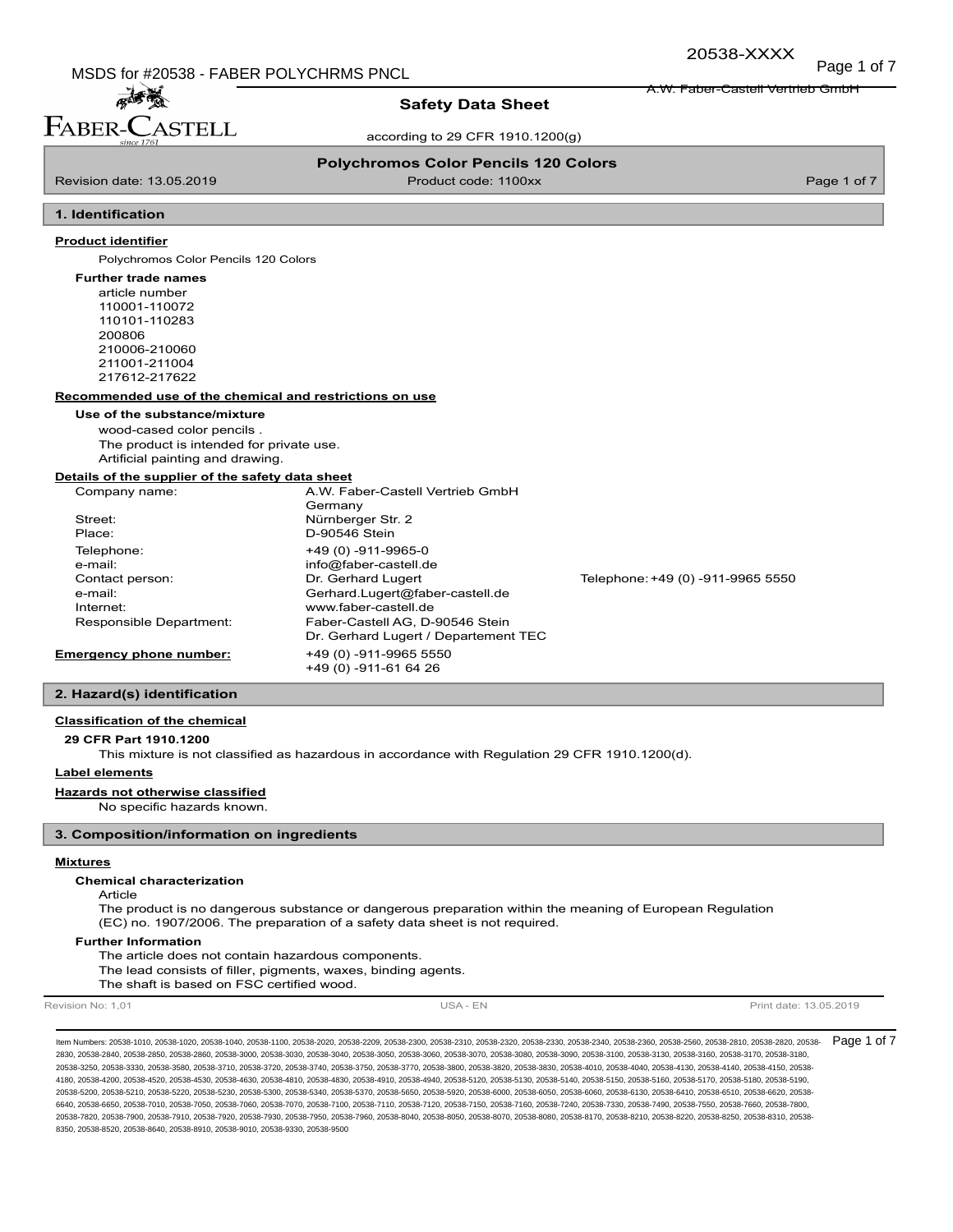**Safety Data Sheet**

according to 29 CFR 1910.1200(g)

#### **Polychromos Color Pencils 120 Colors**

Revision date: 13.05.2019 **Product code: 1100xx** Product code: 1100xx Page 2 of 7

孟秀 FABER-CASTELL

A.W. Faber-Castell Vertrieb GmbH

Water-based lacquer.

## **4. First-aid measures**

#### **Description of first aid measures**

#### **General information**

No data available.

**After inhalation**

No data available.

## **After contact with skin**

If not expected skin irritation occurs: Get medical advice/attention.

#### **After contact with eyes**

Check for contact lenses and remove them if present. Rinse eyes with plenty of water. If necessary call a physician.

#### **After ingestion**

No risk if small quantity ingested.

**Most important symptoms and effects, both acute and delayed**

## No data available.

**Indication of any immediate medical attention and special treatment needed**

No data available.

## **5. Fire-fighting measures**

## **Extinguishing media**

#### **Suitable extinguishing media**

Carbon dioxide (CO2). Extinguishing powder. Foam. Atomized water.

#### **Unsuitable extinguishing media**

For this substance / preparation no extinguishing agent restriction exist.

## **Specific hazards arising from the chemical**

No hazards even known by the product.

#### **Special protective equipment and precautions for fire-fighters**

No special measures are necessary.

#### **6. Accidental release measures**

#### **Personal precautions, protective equipment and emergency procedures**

No special measures necessary.

## **Environmental precautions**

No special environmental protection measures are necessary.

#### **Methods and material for containment and cleaning up**

Take up mechanically, placing in appropriate containers for disposal.

### **Reference to other sections**

Information for safe handling, see section 7. Information for personal protectice equipment, see section 8. Information for disposal, see section 13.

#### **7. Handling and storage**

## **Precautions for safe handling**

Not suitable for consumption. **Advice on safe handling**

Revision No: 1,01 **Print date: 13.05.2019** USA - EN USA - EN Print date: 13.05.2019

ltem Numbers: 20538-1010, 20538-1020, 20538-1040, 20538-1100, 20538-2020, 20538-2209, 20538-2300, 20538-2320, 20538-2330, 20538-2380, 20538-2550, 20538-2560, 20538-2580, 20538-2580, 20538-2810, 20538-2820, 20538-2360, 2053 2830, 20538-2840, 20538-2850, 20538-2860, 20538-3000, 20538-3030, 20538-3040, 20538-3050, 20538-3060, 20538-3070, 20538-3080, 20538-3090, 20538-3100, 20538-3130, 20538-3160, 20538-3170, 20538-3180, 20538-3250, 20538-3330, 20538-3580, 20538-3710, 20538-3720, 20538-3740, 20538-3750, 20538-3770, 20538-3800, 20538-3820, 20538-3830, 20538-4010, 20538-4040, 20538-4130, 20538-4140, 20538-4150, 20538- 4180, 20538-4200, 20538-4520, 20538-4530, 20538-4630, 20538-4810, 20538-4830, 20538-4910, 20538-4940, 20538-5120, 20538-5130, 20538-5140, 20538-5150, 20538-5160, 20538-5170, 20538-5180, 20538-5190, 20538-5200, 20538-5210, 20538-5220, 20538-5230, 20538-5300, 20538-5340, 20538-5370, 20538-5650, 20538-5920, 20538-6000, 20538-6050, 20538-6060, 20538-6130, 20538-6410, 20538-6510, 20538-6620, 20538- 6640, 20538-6650, 20538-7010, 20538-7050, 20538-7060, 20538-7070, 20538-7110, 20538-7120, 20538-7150, 20538-7160, 20538-7400, 20538-7330, 20538-7490, 20538-7550, 20538-7660, 20538-760, 20538-760, 20538-7660, 20538-7660, 205 20538-7820, 20538-7900, 20538-7910, 20538-7920, 20538-7930, 20538-7950, 20538-7960, 20538-8040, 20538-8050, 20538-8070, 20538-8080, 20538-8170, 20538-8210, 20538-8220, 20538-8250, 20538-8310, 20538- 8350, 20538-8520, 20538-8640, 20538-8910, 20538-9010, 20538-9330, 20538-9500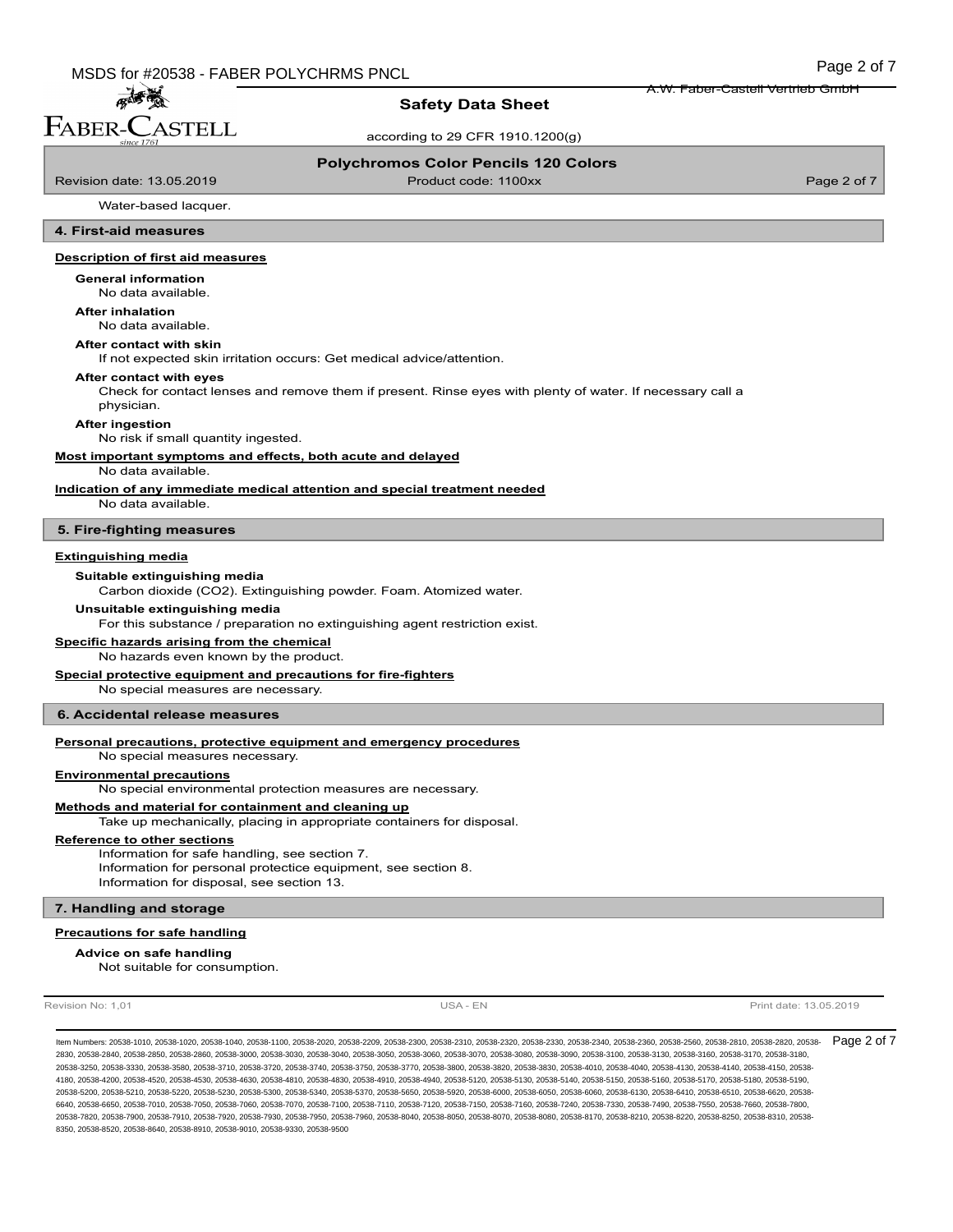## **Safety Data Sheet**

according to 29 CFR 1910.1200(g)

## **Polychromos Color Pencils 120 Colors**

Revision date: 13.05.2019 **Product code: 1100xx** Product code: 1100xx Page 3 of 7

孟子 FABER-CASTELL

A.W. Faber-Castell Vertrieb GmbH

**Advice on protection against fire and explosion**

### No special measures are necessary. **Further information on handling**

No special measures are necessary.

#### **Conditions for safe storage, including any incompatibilities**

**Requirements for storage rooms and vessels**

No special measures are necessary.

**Hints on joint storage**

No special measures are necessary.

**Further information on storage conditions**

No special measures are necessary.

#### **8. Exposure controls/personal protection**

#### **Control parameters**

#### **Exposure limits**

| CAS No.    | Substance                     | ppm | ma/m <sup>3</sup> | f/cc | Category | Oriair         |
|------------|-------------------------------|-----|-------------------|------|----------|----------------|
| 13463-67-7 | I Titanium dioxide Total dust |     | -<br>$\sim$       |      | TWA(8 h) | DE<br><u>_</u> |

## **Additional advice on limit values**

No threshold exposure limit value known.

#### **Exposure controls**

Not required. **Protective and hygiene measures** Not required. **Eye/face protection** Not required. **Hand protection** Not required. **Skin protection**

**Respiratory protection**

Not required.

**Environmental exposure controls**

No special instructions.

### **9. Physical and chemical properties**

## **Information on basic physical and chemical properties**

| Revision No: 1.01                        |           | USA - EN |                    | Print date: 13.05.2019 |
|------------------------------------------|-----------|----------|--------------------|------------------------|
| Pour point:                              |           |          | No data available. |                        |
| Softening point:                         |           |          | No data available. |                        |
| Sublimation point:                       |           |          | No data available. |                        |
| Initial boiling point and boiling range: |           |          | No data available. |                        |
| Melting point/freezing point:            |           |          | No data available. |                        |
| Changes in the physical state            |           |          |                    |                        |
| pH-Value:                                |           |          | No data available. |                        |
| Odor:                                    | odourless |          |                    |                        |
| Color:                                   | several   |          |                    |                        |
| Physical state:                          | Solid.    |          |                    |                        |

ltem Numbers: 20538-1010, 20538-1020, 20538-1040, 20538-1100, 20538-2020, 20538-2209, 20538-2300, 20538-2320, 20538-2330, 20538-2380, 20538-2550, 20538-2560, 20538-2580, 20538-2580, 20538-2810, 20538-2820, 20538-2360, 2053 2830, 20538-2840, 20538-2850, 20538-2860, 20538-3000, 20538-3030, 20538-3040, 20538-3050, 20538-3060, 20538-3070, 20538-3080, 20538-3090, 20538-3100, 20538-3130, 20538-3160, 20538-3170, 20538-3180, 20538-3250, 20538-3330, 20538-3580, 20538-3710, 20538-3720, 20538-3740, 20538-3750, 20538-3770, 20538-3800, 20538-3820, 20538-3830, 20538-4010, 20538-4040, 20538-4130, 20538-4140, 20538-4150, 20538- 4180, 20538-4200, 20538-4520, 20538-4530, 20538-4630, 20538-4810, 20538-4830, 20538-4910, 20538-4940, 20538-5120, 20538-5130, 20538-5140, 20538-5150, 20538-5160, 20538-5170, 20538-5180, 20538-5190, 20538-5200, 20538-5210, 20538-5220, 20538-5230, 20538-5300, 20538-5340, 20538-5370, 20538-5650, 20538-5920, 20538-6000, 20538-6050, 20538-6060, 20538-6130, 20538-6410, 20538-6510, 20538-6620, 20538- 6640, 20538-6650, 20538-7010, 20538-7050, 20538-7060, 20538-7070, 20538-7110, 20538-7120, 20538-7150, 20538-7160, 20538-7400, 20538-7330, 20538-7490, 20538-7550, 20538-7660, 20538-760, 20538-760, 20538-7660, 20538-7660, 205 20538-7820, 20538-7900, 20538-7910, 20538-7920, 20538-7930, 20538-7950, 20538-7960, 20538-8040, 20538-8050, 20538-8070, 20538-8080, 20538-8170, 20538-8210, 20538-8220, 20538-8250, 20538-8310, 20538- 8350, 20538-8520, 20538-8640, 20538-8910, 20538-9010, 20538-9330, 20538-9500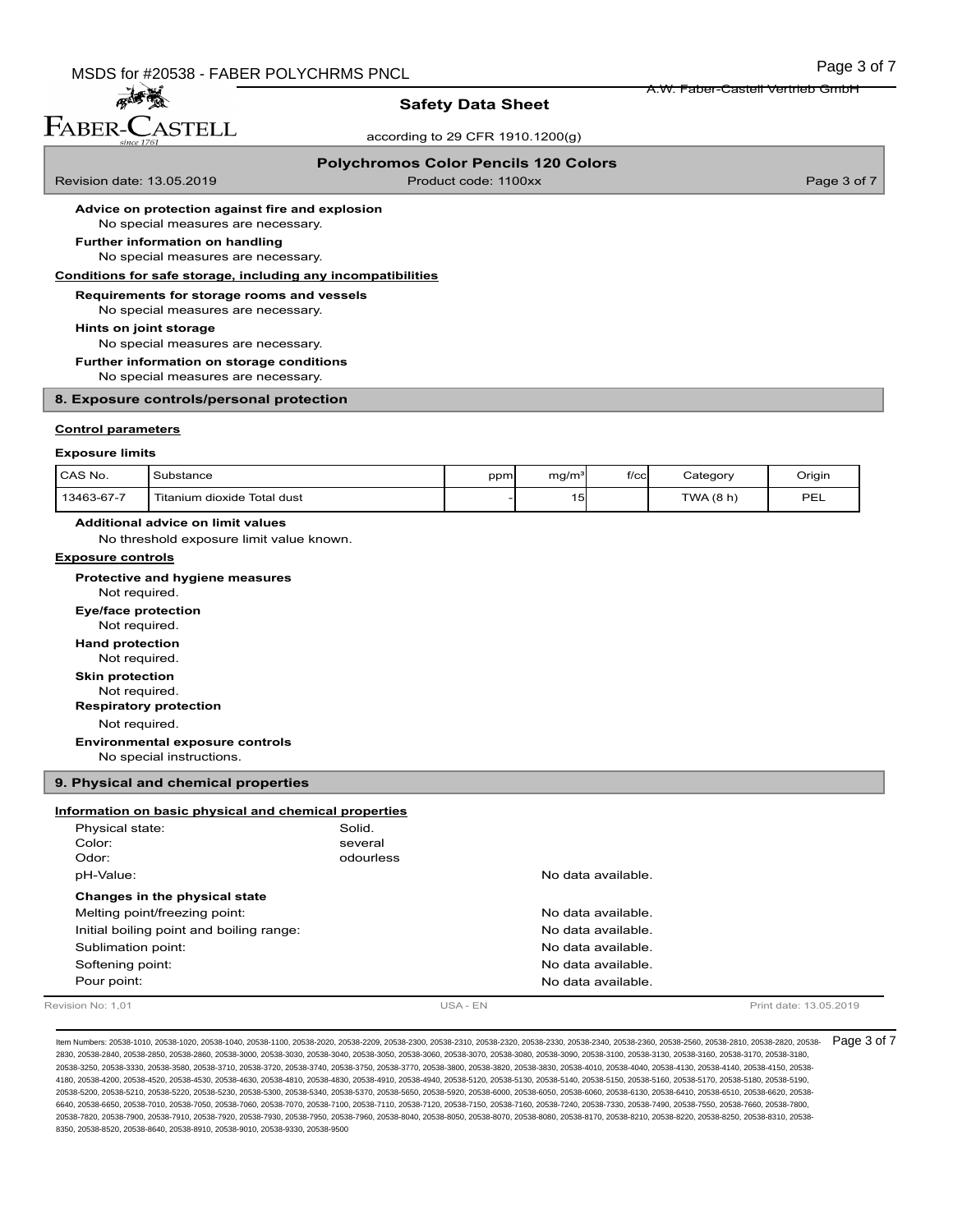A.W. Faber-Castell Vertrieb GmbH

# 麻香葱 FABER-CASTELL

# **Safety Data Sheet**

according to 29 CFR 1910.1200(g)

|                                                  | <b>Polychromos Color Pencils 120 Colors</b> |             |
|--------------------------------------------------|---------------------------------------------|-------------|
| Revision date: 13.05.2019                        | Product code: 1100xx                        | Page 4 of 7 |
|                                                  | No data available.                          |             |
| Flash point:                                     | No data available.                          |             |
| <b>Flammability</b>                              |                                             |             |
| Solid:                                           | No data available.                          |             |
| Gas:                                             | No data available.                          |             |
| <b>Explosive properties</b><br>not explosive.    |                                             |             |
| Lower explosion limits:                          | No data available.                          |             |
| Upper explosion limits:                          | No data available.                          |             |
| Ignition temperature:                            | No data available.                          |             |
| <b>Auto-ignition temperature</b>                 |                                             |             |
| Solid:<br>Gas:                                   | No data available.<br>No data available.    |             |
| Decomposition temperature:                       | No data available.                          |             |
| <b>Oxidizing properties</b>                      |                                             |             |
| Not oxidizing.                                   |                                             |             |
| Vapor pressure:                                  | No data available.                          |             |
| Vapor pressure:                                  | No data available.                          |             |
| Density:                                         | No data available.                          |             |
| Bulk density:                                    | No data available.                          |             |
| Water solubility:                                | insoluble                                   |             |
| Partition coefficient:                           | No data available.<br>No data available.    |             |
| Viscosity / dynamic:                             |                                             |             |
| Viscosity / kinematic:                           | No data available.                          |             |
| Flow time:                                       | No data available.                          |             |
| Vapor density:                                   | No data available.                          |             |
| Evaporation rate:                                | No data available.                          |             |
| Solvent separation test:                         | No data available.                          |             |
| Solvent content:                                 | 0%                                          |             |
| <b>Other information</b>                         |                                             |             |
| Solid content:                                   | 100%                                        |             |
| 10. Stability and reactivity                     |                                             |             |
| <b>Reactivity</b>                                |                                             |             |
| Stable under normal conditions.                  |                                             |             |
| <b>Chemical stability</b><br>Stability:          |                                             |             |
| Stable under normal conditions.                  | Stable                                      |             |
| Possibility of hazardous reactions               |                                             |             |
| Hazardous reactions:                             | Will not occur                              |             |
| No hazardous reactions known.                    |                                             |             |
|                                                  |                                             |             |
| <b>Conditions to avoid</b><br>No data available. |                                             |             |
|                                                  |                                             |             |

Revision No: 1,01 **Print date: 13.05.2019 USA - EN Print date: 13.05.2019** 

ltem Numbers: 20538-1010, 20538-1020, 20538-1040, 20538-1100, 20538-2020, 20538-2209, 20538-2300, 20538-2320, 20538-2330, 20538-2380, 20538-2350, 20538-2560, 20538-2560, 20538-2580, 20538-2810, 20538-2820, 20538-2360, 2053 2830, 20538-2840, 20538-2850, 20538-2860, 20538-3000, 20538-3030, 20538-3040, 20538-3050, 20538-3060, 20538-3070, 20538-3080, 20538-3090, 20538-3100, 20538-3130, 20538-3160, 20538-3170, 20538-3180, 20538-3250, 20538-3330, 20538-3580, 20538-3710, 20538-3720, 20538-3740, 20538-3750, 20538-3770, 20538-3800, 20538-3820, 20538-3830, 20538-4010, 20538-4040, 20538-4130, 20538-4140, 20538-4150, 20538- 4180, 20538-4200, 20538-4520, 20538-4530, 20538-4630, 20538-4810, 20538-4830, 20538-4910, 20538-4940, 20538-5120, 20538-5130, 20538-5140, 20538-5150, 20538-5160, 20538-5170, 20538-5180, 20538-5190, 20538-5200, 20538-5210, 20538-5220, 20538-5230, 20538-5300, 20538-5340, 20538-5370, 20538-5650, 20538-5920, 20538-6000, 20538-6050, 20538-6060, 20538-6130, 20538-6410, 20538-6510, 20538-6620, 20538- 6640, 20538-6650, 20538-7010, 20538-7050, 20538-7060, 20538-700, 20538-7110, 20538-7120, 20538-7150, 20538-7150, 20538-7400, 20538-7330, 20538-7490, 20538-7550, 20538-7660, 20538-760, 20538-740, 20538-7490, 20538-7800, 2053 20538-7820, 20538-7900, 20538-7910, 20538-7920, 20538-7930, 20538-7950, 20538-7960, 20538-8040, 20538-8050, 20538-8070, 20538-8080, 20538-8170, 20538-8210, 20538-8220, 20538-8250, 20538-8310, 20538- 8350, 20538-8520, 20538-8640, 20538-8910, 20538-9010, 20538-9330, 20538-9500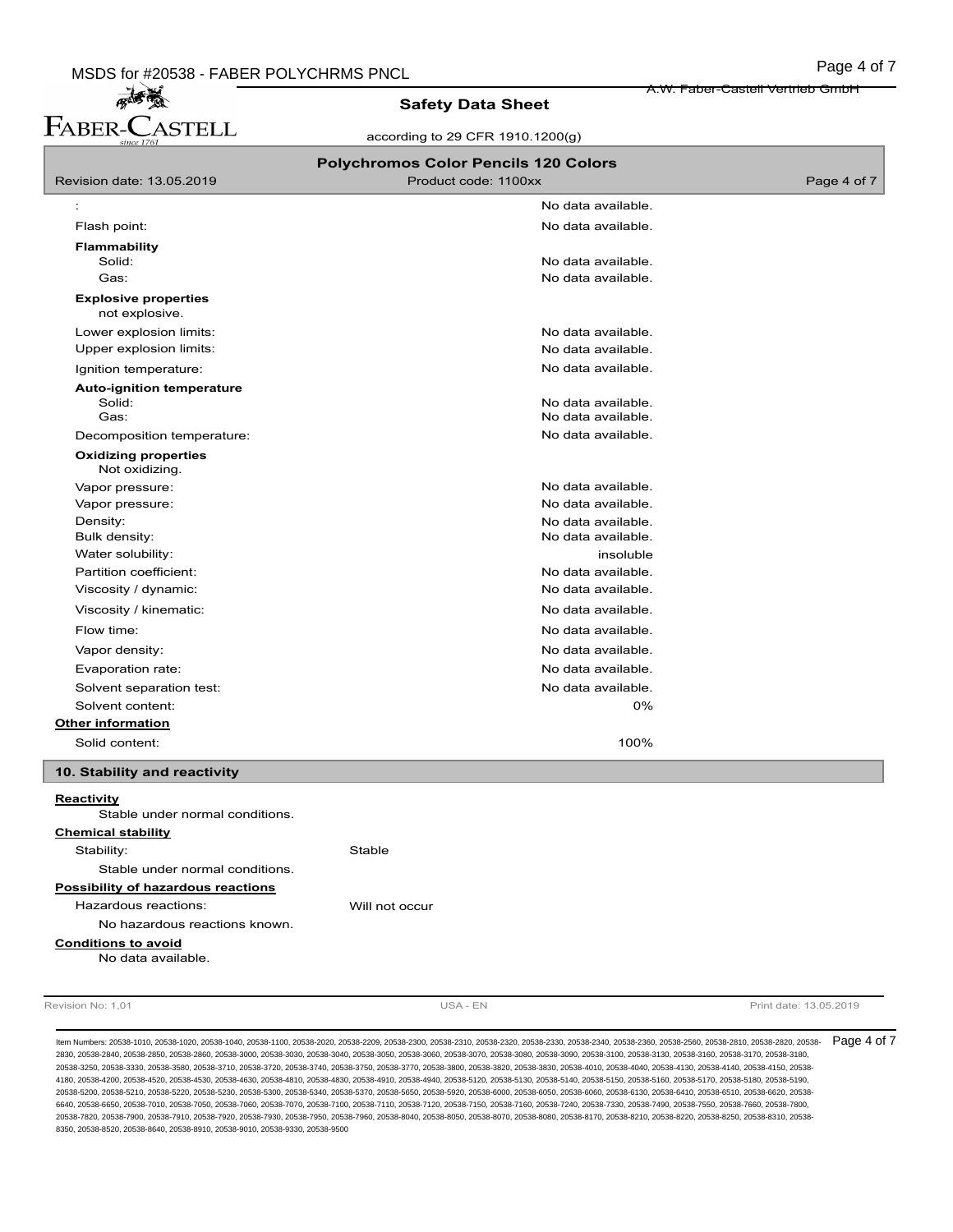孟秀 FABER-C  $\dot{}\,$ ASTELL

## **Safety Data Sheet**

according to 29 CFR 1910.1200(g)

#### **Polychromos Color Pencils 120 Colors**

Revision date: 13.05.2019 **Product code: 1100xx** Product code: 1100xx Page 5 of 7

A.W. Faber-Castell Vertrieb GmbH

#### No data available. **Incompatible materials**

## **Hazardous decomposition products**

No hazardous decomposition products are known.

#### **11. Toxicological information**

#### **Information on toxicological effects**

## **Toxicocinetics, metabolism and distribution**

The product is non- toxic.

**Acute toxicity**

### No data available **Irritation and corrosivity**

Generally not skin irritant.

# **Sensitizing effects**

No data available.

#### **Carcinogenic/mutagenic/toxic effects for reproduction** No data available.

**Specific target organ toxicity (STOT) - single exposure** No data available.

## **Specific target organ toxicity (STOT) - repeated exposure**

No data available.

| Carcinogenicity (OSHA):  | No ingredient of this mixture is listed.                 |
|--------------------------|----------------------------------------------------------|
| Carcinogenicity (IARC):  | Titanium dioxide (CAS 13463-67-7) is listed in group 2B. |
| Carcinogenicity (NTP):   | No ingredient of this mixture is listed.                 |
| <b>Aspiration hazard</b> |                                                          |

No data available.

**Practical experience**

# **Other observations**

No hazards even known by the product.

## **12. Ecological information**

#### **Ecotoxicity**

The product is non- toxic. **Persistence and degradability**

No data available.

#### **Bioaccumulative potential**

No data available.

## **Mobility in soil**

No data available.

## **Other adverse effects**

No data available.

### **13. Disposal considerations**

#### **Waste treatment methods**

#### **Advice on disposal**

Smaller quantities can be stored together with the domestic waste. Waste disposal according to official state regulations and local regulations .

Revision No: 1,01 **Print date: 13.05.2019** USA - EN USA - EN Print date: 13.05.2019

ltem Numbers: 20538-1010, 20538-1020, 20538-1040, 20538-1100, 20538-2020, 20538-2209, 20538-2300, 20538-2320, 20538-2330, 20538-2380, 20538-2350, 20538-2560, 20538-2560, 20538-2580, 20538-2810, 20538-2820, 20538-2360, 2053 2830, 20538-2840, 20538-2850, 20538-2860, 20538-3000, 20538-3030, 20538-3040, 20538-3050, 20538-3060, 20538-3070, 20538-3080, 20538-3090, 20538-3100, 20538-3130, 20538-3160, 20538-3170, 20538-3180, 20538-3250, 20538-3330, 20538-3580, 20538-3710, 20538-3720, 20538-3740, 20538-3750, 20538-3770, 20538-3800, 20538-3820, 20538-3830, 20538-4010, 20538-4040, 20538-4130, 20538-4140, 20538-4150, 20538- 4180, 20538-4200, 20538-4520, 20538-4530, 20538-4630, 20538-4810, 20538-4830, 20538-4910, 20538-4940, 20538-5120, 20538-5130, 20538-5140, 20538-5150, 20538-5160, 20538-5170, 20538-5180, 20538-5190, 20538-5200, 20538-5210, 20538-5220, 20538-5230, 20538-5300, 20538-5340, 20538-5370, 20538-5650, 20538-5920, 20538-6000, 20538-6050, 20538-6060, 20538-6130, 20538-6410, 20538-6510, 20538-6620, 20538- 6640, 20538-6650, 20538-7010, 20538-7050, 20538-7060, 20538-7070, 20538-7110, 20538-7120, 20538-7150, 20538-7160, 20538-7400, 20538-7330, 20538-7490, 20538-7550, 20538-7660, 20538-760, 20538-760, 20538-7660, 20538-7660, 205 20538-7820, 20538-7900, 20538-7910, 20538-7920, 20538-7930, 20538-7950, 20538-7960, 20538-8040, 20538-8050, 20538-8070, 20538-8080, 20538-8170, 20538-8210, 20538-8220, 20538-8250, 20538-8310, 20538- 8350, 20538-8520, 20538-8640, 20538-8910, 20538-9010, 20538-9330, 20538-9500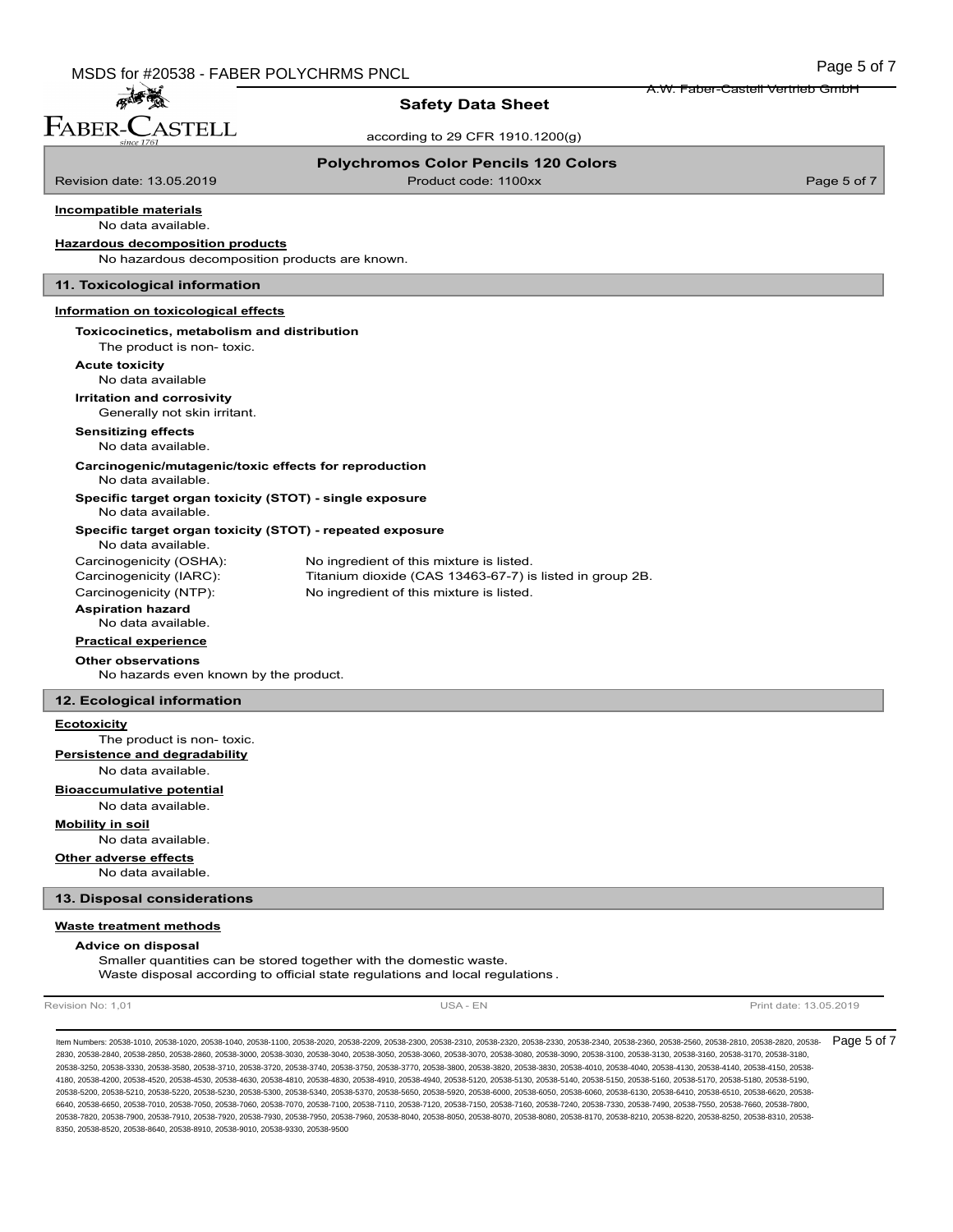**ASTELL** 

**Safety Data Sheet**

according to 29 CFR 1910.1200(g)

**Polychromos Color Pencils 120 Colors**

孟子

FABER-C

Revision date: 13.05.2019 **Product code: 1100xx** Product code: 1100xx Page 6 of 7

A.W. Faber-Castell Vertrieb GmbH

Smaller quantities can be stored together with the domestic waste. **Contaminated packaging**

Waste disposal according to official state regulations and local regulations .

## **14. Transport information**

| <b>US DOT 49 CFR 172.101</b>                                             |                                                                       |
|--------------------------------------------------------------------------|-----------------------------------------------------------------------|
| UN/ID number:                                                            | <b>UN 0000</b>                                                        |
| Proper shipping name:                                                    | Not a hazardous material with respect to these transport regulations. |
| <b>Marine transport (IMDG)</b>                                           |                                                                       |
| UN number:                                                               | No dangerous good in sense of this transport regulation.              |
| UN proper shipping name:                                                 | No dangerous good in sense of this transport regulation.              |
| Transport hazard class(es):                                              | No dangerous good in sense of this transport regulation.              |
| Packing group:                                                           | No dangerous good in sense of this transport regulation.              |
| Air transport (ICAO-TI/IATA-DGR)                                         |                                                                       |
| UN number:                                                               | No dangerous good in sense of this transport regulation.              |
| UN proper shipping name:                                                 | No dangerous good in sense of this transport regulation.              |
| Transport hazard class(es):                                              | No dangerous good in sense of this transport regulation.              |
| Packing group:                                                           | No dangerous good in sense of this transport regulation.              |
| <b>Environmental hazards</b>                                             |                                                                       |
| <b>ENVIRONMENTALLY HAZARDOUS:</b>                                        | no                                                                    |
| Special precautions for user                                             |                                                                       |
| No data available.                                                       |                                                                       |
| Transport in bulk according to Annex II of MARPOL 73/78 and the IBC Code |                                                                       |
| No data available.                                                       |                                                                       |

#### **15. Regulatory information**

#### **U.S. Regulations**

#### **State Regulations**

#### **Safe Drinking Water and Toxic Enforcement Act of 1986 (Proposition 65, State of California)**

This product can not expose you to chemicals known to the State of California to cause cancer, birth defects or other reproductive harm.

| 16. Other information                        |                                                                                                      |          |
|----------------------------------------------|------------------------------------------------------------------------------------------------------|----------|
| Hazardous Materials Information Label (HMIS) |                                                                                                      |          |
| Health:                                      | 0                                                                                                    |          |
| Flammability:                                | 0                                                                                                    |          |
| Physical Hazard:                             | 0                                                                                                    |          |
| <b>NFPA Hazard Ratings</b>                   |                                                                                                      |          |
| Health:                                      | 0                                                                                                    | $\Omega$ |
| Flammability:                                | 0                                                                                                    | O        |
| Reactivity:                                  | 0                                                                                                    | none     |
| Unique Hazard:                               | none                                                                                                 |          |
| Revision date:                               | 13.05.2019                                                                                           |          |
| Revision No:                                 | 1,01                                                                                                 |          |
| Other data                                   | Voluntary safety information following the Safety Data Sheet format according to Regulation (EC) No. |          |

Revision No: 1,01 **Print date: 13.05.2019** USA - EN USA - EN Print date: 13.05.2019

ltem Numbers: 20538-1010, 20538-1020, 20538-1040, 20538-1100, 20538-2020, 20538-2209, 20538-2300, 20538-2320, 20538-2330, 20538-2380, 20538-2350, 20538-2560, 20538-2560, 20538-2580, 20538-2810, 20538-2820, 20538-2360, 2053 2830, 20538-2840, 20538-2850, 20538-2860, 20538-3000, 20538-3030, 20538-3040, 20538-3050, 20538-3060, 20538-3070, 20538-3080, 20538-3090, 20538-3100, 20538-3130, 20538-3160, 20538-3170, 20538-3180, 20538-3250, 20538-3330, 20538-3580, 20538-3710, 20538-3720, 20538-3740, 20538-3750, 20538-3770, 20538-3800, 20538-3820, 20538-3830, 20538-4010, 20538-4040, 20538-4130, 20538-4140, 20538-4150, 20538- 4180, 20538-4200, 20538-4520, 20538-4530, 20538-4630, 20538-4810, 20538-4830, 20538-4910, 20538-4940, 20538-5120, 20538-5130, 20538-5140, 20538-5150, 20538-5160, 20538-5170, 20538-5180, 20538-5190, 20538-5200, 20538-5210, 20538-5220, 20538-5230, 20538-5300, 20538-5340, 20538-5370, 20538-5650, 20538-5920, 20538-6000, 20538-6050, 20538-6060, 20538-6130, 20538-6410, 20538-6510, 20538-6620, 20538- 6640, 20538-6650, 20538-7010, 20538-7050, 20538-7060, 20538-7070, 20538-7110, 20538-7120, 20538-7150, 20538-7160, 20538-7400, 20538-7330, 20538-7490, 20538-7550, 20538-7660, 20538-760, 20538-760, 20538-7660, 20538-7800, 20538-7820, 20538-7900, 20538-7910, 20538-7920, 20538-7930, 20538-7950, 20538-7960, 20538-8040, 20538-8050, 20538-8070, 20538-8080, 20538-8170, 20538-8210, 20538-8220, 20538-8250, 20538-8310, 20538- 8350, 20538-8520, 20538-8640, 20538-8910, 20538-9010, 20538-9330, 20538-9500